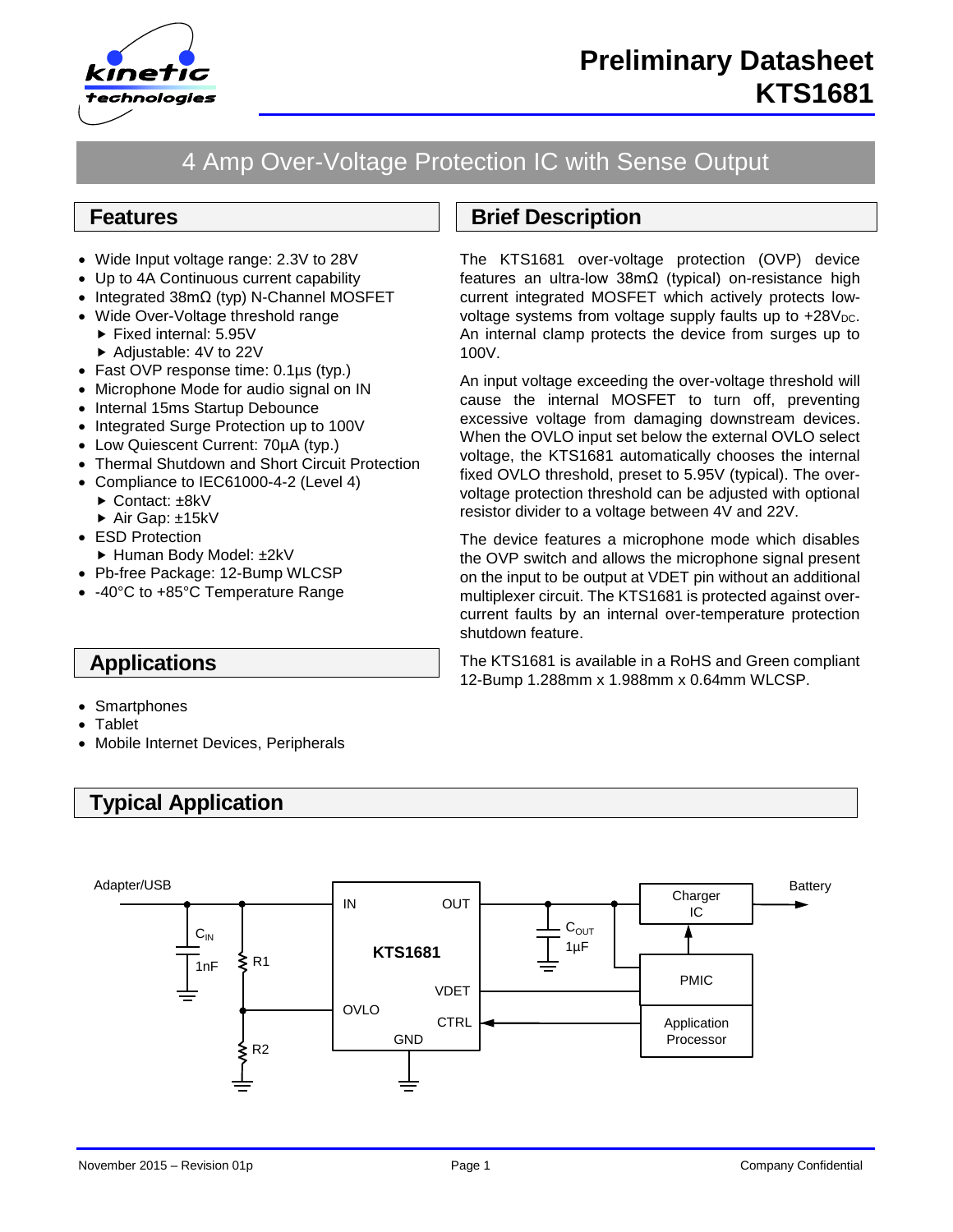

# **Pin Descriptions**

| Pin#           | <b>Name</b> | <b>Function</b>                                                                                    |
|----------------|-------------|----------------------------------------------------------------------------------------------------|
| A <sub>1</sub> | <b>CTRL</b> | OUT power path is Enabled when CTRL is logic Low. Microphone Mode is Enabled when logic            |
|                |             | High is applied. When IN < CTRL, the CTRL pin is the supply for $V_{\text{DET}}$ MOSFET gate bias. |
| <b>OUT</b>     |             | Output of internal main high-current power switch. Connect OUT pins together in the PCB for        |
| A2, A3, B2     |             | proper operation.                                                                                  |
| A4, B4, C4     | GND         | Ground. Connect GND pins together in the PCB for proper operation.                                 |
| B1             | VDET        | Output from IN pin, with internal protection clamp. V <sub>DET</sub> can source 1mA.               |
| B3, C2, C3     | IN          | Voltage Input. Connect IN pins together in the PCB for proper operation.                           |
|                |             | External OVLO Adjustment. Connect OVLO to GND when using the internal fixed threshold.             |
| C <sub>1</sub> | <b>OVLO</b> | Connect a resistor-divider to OVLO to set the adjustable OVLO threshold. The optional external     |
|                |             | resistor divider is unrelated to the internal threshold.                                           |

#### **WLCSP-12**



12-Bump 1.288mm x 1.988mm x 0.64mm WLCSP Package XX = Device Code (Top Mark) YYZ (Date Code and Assembly Code)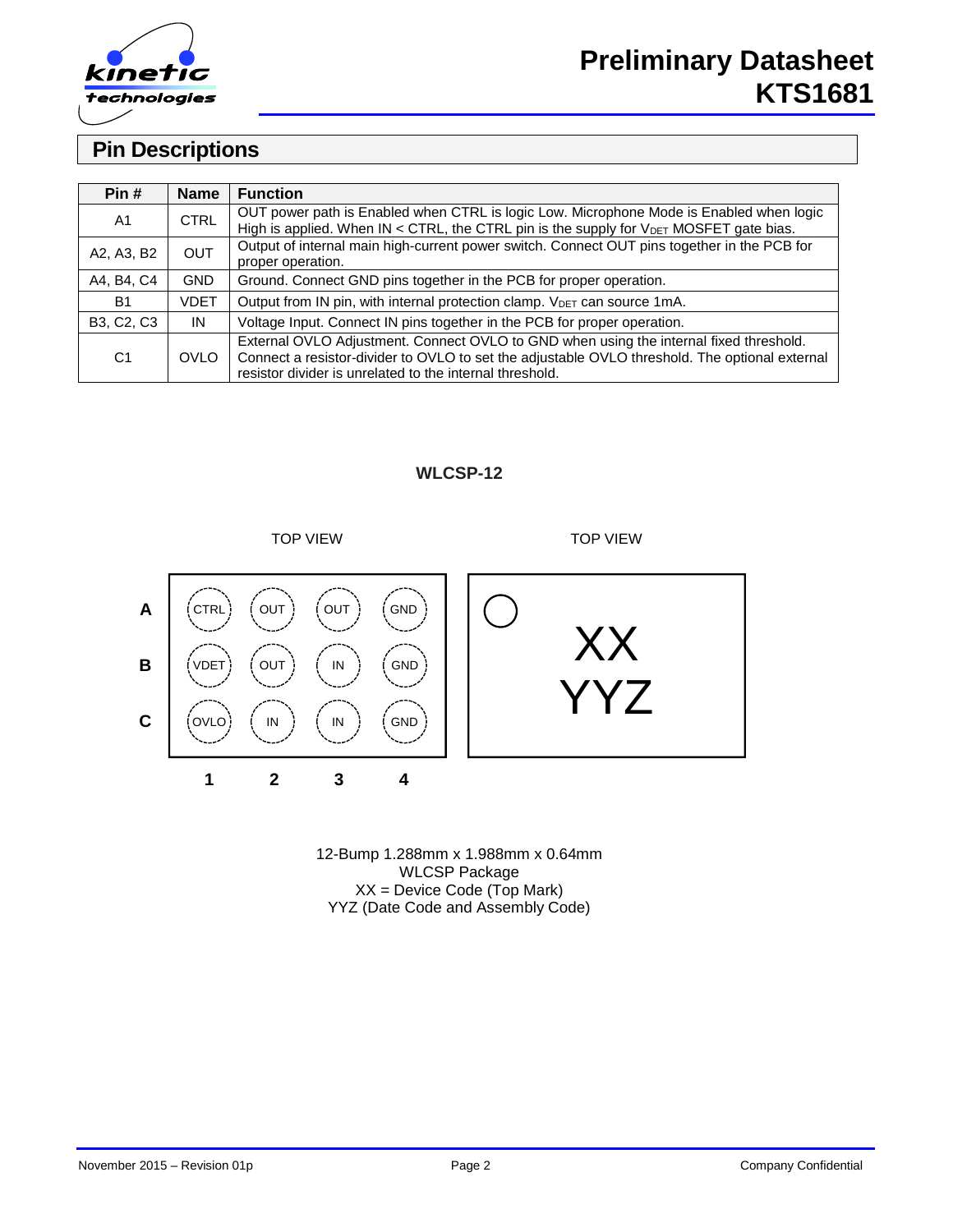

# **Absolute Maximum Ratings<sup>1</sup>**

| $(T_A = 25^{\circ}C$ unless otherwise noted) |  |  |  |
|----------------------------------------------|--|--|--|
|----------------------------------------------|--|--|--|

| <b>Description</b><br><b>Symbol</b> |                                                  | Value         | <b>Units</b> |
|-------------------------------------|--------------------------------------------------|---------------|--------------|
| $IN2$ , OUT                         | Input, output Voltages                           | $-0.3$ to 29  |              |
| OVLO, VDET                          | OVLO, VDET Pins                                  | $-0.3$ to $7$ |              |
| <b>CTRL</b>                         | Control Pin                                      | $-0.3$ to 6   |              |
| IN, OUT Current                     | <b>Continuous Current</b>                        | 4.5           | A            |
|                                     | Peak Current (10msec)                            | 8.0           | A            |
| T.                                  | <b>Operating Temperature Range</b>               | $-40$ to 150  | $^{\circ}C$  |
| $\mathsf T_\mathsf s$               | Storage Temperature Range                        | $-65$ to 150  | $^{\circ}C$  |
| Tlead                               | Maximum Soldering Temperature (at leads, 10 sec) | 260           | °C           |

### **Thermal Capabilities**

| <b>Symbol</b>       | <b>Description</b>                                    | Value   | <b>Units</b>       |
|---------------------|-------------------------------------------------------|---------|--------------------|
| $\theta$ JA         | Thermal Resistance – Junction to Ambient <sup>3</sup> | 73      | $\degree$ C/W      |
| PD                  | Maximum Power Dissipation at $T_A \leq 25^{\circ}C$   | 1.09    | W                  |
| ΔΡ <sub>η</sub> /ΔΤ | Derating Factor Above $T_A = 25^{\circ}C$             | $-13.7$ | $mW$ / $\degree$ C |

# **Recommended Operating Range**

| <b>Description</b>  | Value       |
|---------------------|-------------|
| Input Voltage Range | 2.3V to 28V |

# **Ordering Information**

| <b>Part Number</b> | Marking <sup>4</sup> | <b>OVLO Threshold</b> | Operating Temperature | <b>Package</b> |
|--------------------|----------------------|-----------------------|-----------------------|----------------|
| KTS1681EAY-TR      | GOYYZ                | 5.95V                 | -40°C to +85°C        | WLCSP-12       |

4. "YYZ" is the date code and assembly code.

l

<sup>1.</sup> Stresses above those listed in Absolute Maximum Ratings may cause permanent damage to the device. Functional operation at conditions other than the operating conditions specified is not implied. Only one Absolute Maximum rating should be applied at any one time.

<sup>2.</sup> Survives burst pulse up to 100V with 2Ω series resistance.

<sup>3.</sup> Junction to Ambient thermal resistance is highly dependent on PCB layout. Values are based on thermal properties of the device when soldered to an EV board. Package thermal resistances were obtained using the method described in JEDEC specification JESD51-7, using a four-layer board.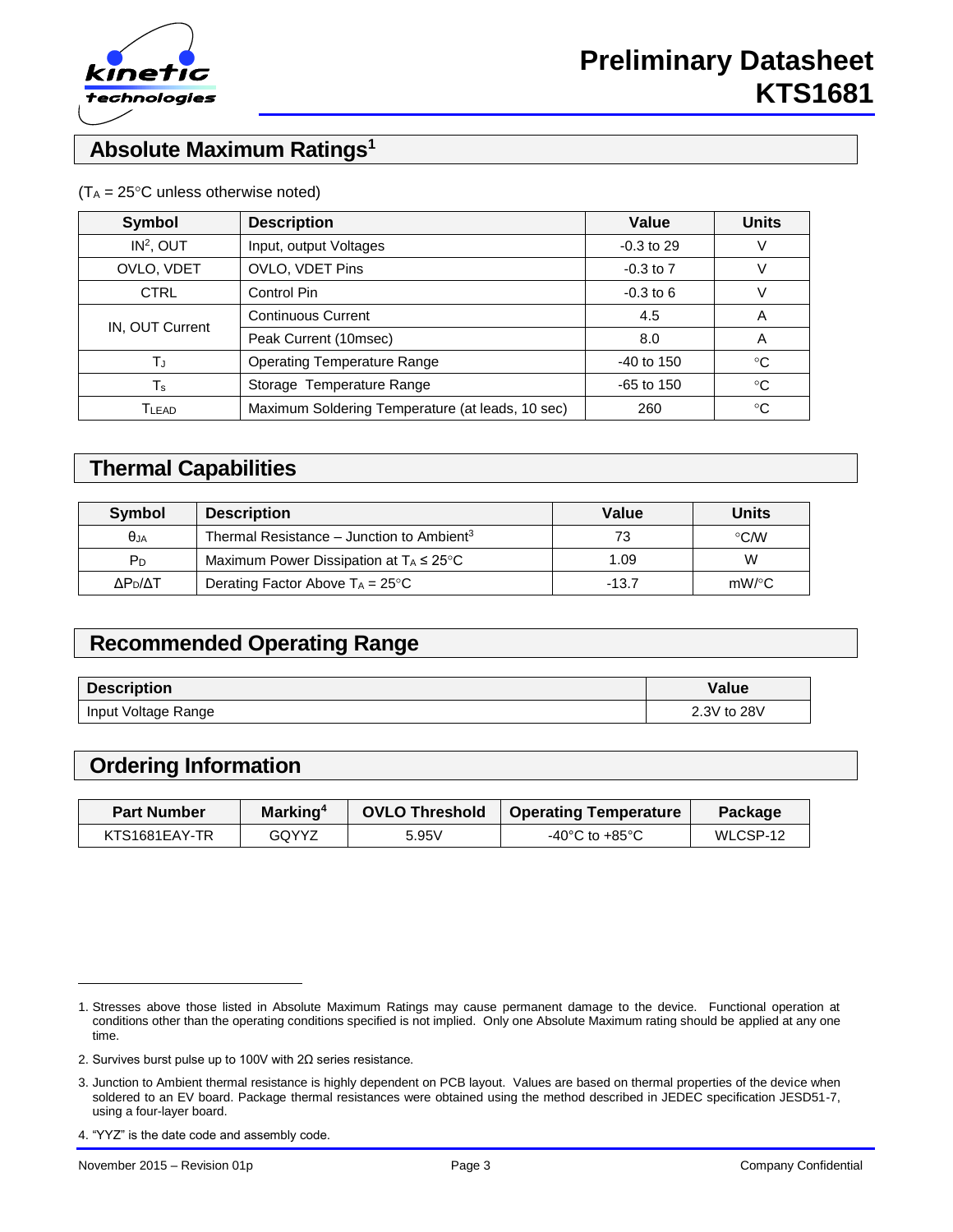

# **Electrical Characteristics<sup>5</sup>**

V<sub>IN</sub> = +2.3V to +28V and C<sub>IN</sub> = 1.0nF. Unless otherwise noted, the *Min* and *Max* specs are applied over the full operation temperature range of -40°C to +85°C, while *Typ* values are specified at room temperature (25°C).  $V_{IN} = 5V$ ,  $I_{IN} \leq 3A$ .

| Symbol                        | <b>Description</b>                    | <b>Conditions</b>                                             | Min    | <b>Typ</b>     | <b>Max</b>     | <b>Units</b> |  |
|-------------------------------|---------------------------------------|---------------------------------------------------------------|--------|----------------|----------------|--------------|--|
| Charging Mode (VCTRL = $0V$ ) |                                       |                                                               |        |                |                |              |  |
| <b>V<sub>IN</sub></b>         | Input Voltage Range                   |                                                               | 2.3    |                | 28             | $\vee$       |  |
| VIN CLAMP                     | Input Clamp Voltage                   | $I_{IN} = 10mA$ , $T_A = +25°C$                               |        | 32             |                | $\vee$       |  |
| I <sub>IN</sub>               | <b>Input Supply Current</b>           | $V_{IN} = 5V$ , $V_{IN} < V_{OVLO}$                           |        | 70             | 200            | μA           |  |
| <b>OVP</b>                    |                                       |                                                               |        |                |                |              |  |
| VIN_OVLO                      | Internal Overvoltage Trip Level       | $V_{IN}$ rising, $T_A = +25$ °C                               | 5.90   | 5.95           | 5.99           | $\vee$       |  |
| VIN_OVLO_HYS                  | <b>OVLO Hysteresis</b>                | $V_{IN}$ falling, $T_A = 25^{\circ}C$                         |        | 0.2            |                | V            |  |
| VOVLO TH                      | <b>OVLO Set Threshold</b>             |                                                               | 1.19   | 1.21           | 1.23           | $\vee$       |  |
| VOVLO_EXT                     | Adjustable OVLO Select Threshold      |                                                               | 4      |                | 22             | $\vee$       |  |
| VOVLO SEL                     | External OVLO Set Threshold range     |                                                               | 0.2    |                | 0.3            | V            |  |
| <b>Ron</b>                    | <b>OVLO Switch On-Resistance</b>      | $V_{IN} = 5V$ , $I_{OUT} = 1A$ , $T_A = +25$ °C               |        | 38             | 53             | $m\Omega$    |  |
| <b>JOUT LEAK</b>              | <b>OUT Leakage Current</b>            | $V_{IN} = V_{IN}$ ovlo, $V_{OUT} = 5V$                        |        | 8              | 12             | μA           |  |
| lovLo                         | OVLO Input Leakage Current            | VOVLO = VOVLO TH                                              | $-100$ |                | 100            | nA           |  |
| <b>CTRL</b>                   |                                       |                                                               |        |                |                |              |  |
| VCTRL_H                       | CTRL logic high threshold             |                                                               | 1.4    |                |                | $\vee$       |  |
| VCTRL L                       | CTRL logic low threshold              |                                                               |        |                | 0.4            | $\vee$       |  |
| <b>VDET</b>                   |                                       |                                                               |        |                |                |              |  |
| RVDET                         | <b>VDET Switch On-Resistance</b>      | $V_{IN} = 4.5V$ to 5.5V, $V_{CTRL} = 0V$ , $V_{DET} = 1mA$    |        | 40             | 75             | Ω            |  |
| VVDET OUT                     | <b>VDET Clamp Voltage</b>             | $V_{IN} = 20V$ , $V_{CTRL} = 0V$                              | 6.0    | 6.5            | 7.0            | $\vee$       |  |
| <b>IVDET LIM</b>              | <b>VDET Current Limit</b>             |                                                               |        | 30             |                | mA           |  |
|                               | Microphone Mode (VCTRL = 3V)          |                                                               |        |                |                |              |  |
| <b>IVDET</b>                  | <b>VDET Input Current</b>             | IN unconnected, VCTRL = 3V, VDET = 2.5V                       |        | 6              | 28             | μA           |  |
| V <sub>VBUS_MIC</sub>         | Microphone Mode VDET<br>Clamp Voltage | $V_{IN}$ = 20V, $V_{CTRL}$ = 3V, VDET loaded by<br>$1M\Omega$ |        | 6.5            |                | $\vee$       |  |
| R <sub>MIC</sub>              | Microphone Mode VDET<br>On-Resistance | $I_{IN} = 1mA$ , $V_{CTRL} = 3V$ , $V_{IN} = 0V$ or 2.5V      |        |                | 120            | Ω            |  |
| ICTRL H                       | <b>CTRL Input High Current</b>        | IN unconnected, $V_{\text{CTRL}} = 3V$ , $V\text{DET} = 2.5V$ |        | $\overline{2}$ | $\overline{4}$ | μA           |  |
| ICTRL L                       | <b>CTRL Input Low Current</b>         | $V_{\text{CTRL}} = 0V$                                        | $-1$   | 0              | 1              | μA           |  |

l

<sup>5.</sup> All specifications are 100% production tested at TA = +25°C, unless otherwise noted. Specifications are over -40°C to +85°C and are guaranteed by design.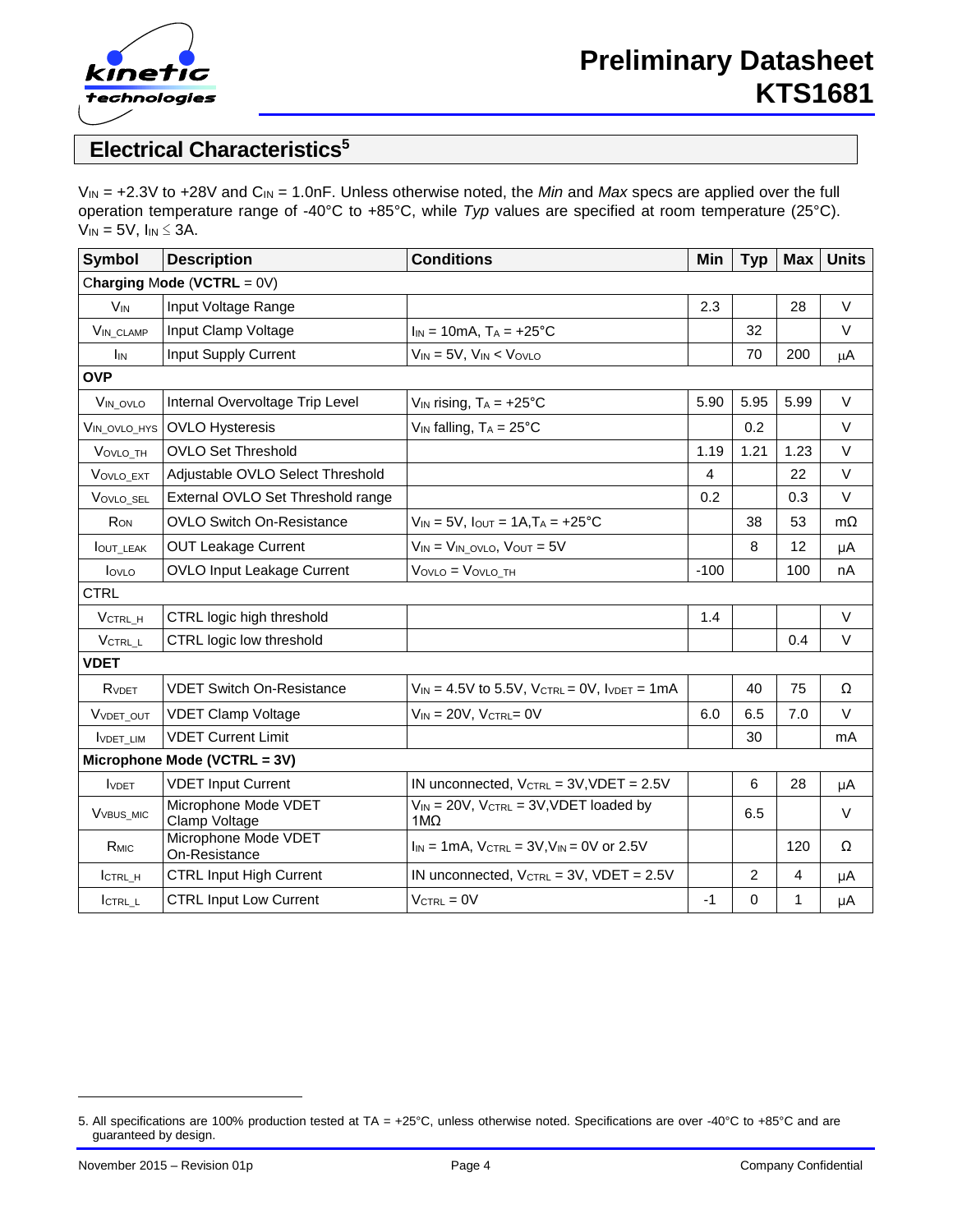

# **Electrical Characteristics<sup>6</sup> (continued)**

V<sub>IN</sub> = +2.3V to +28V and C<sub>IN</sub> = 1.0nF. Unless otherwise noted, the *Min* and *Max* specs are applied over the full operation temperature range of –40˚C to +85°C, while *Typ* values are specified at room temperature (25C).  $V_{IN} = 5V$ ,  $I_{IN} \leq 3A$ .

| Symbol                                   | <b>Description</b>                      | <b>Conditions</b>                                                                        | Min | <b>Typ</b> | <b>Max</b> | <b>Units</b> |  |
|------------------------------------------|-----------------------------------------|------------------------------------------------------------------------------------------|-----|------------|------------|--------------|--|
| <b>Timing Characteristics (Figure-1)</b> |                                         |                                                                                          |     |            |            |              |  |
| $t_{DEB}$                                | Debounce Time                           | Time from $2.1V < V_{IN} < V_{IN}$ ovlo to<br>$V_{\text{OUT}} = 10\%$ of $V_{\text{IN}}$ |     | 15         |            | ms           |  |
| ton                                      | Ramp Time                               | $V_{\text{OUT}}$ = 10% of $V_{\text{IN}}$ to 90% of $V_{\text{IN}}$                      |     | 2          |            | ms           |  |
| toff RES                                 | Switch Turn-Off Response Time           | $V_{IN}$ > $V_{OVLO}$ to $V_{OUT}$ stop rising                                           |     | 100        |            | ns           |  |
| <b>Thermal Protection</b>                |                                         |                                                                                          |     |            |            |              |  |
| <b>T</b> <sub>SHDN</sub>                 | IC junction thermal shutdown threshold  |                                                                                          |     | 130        |            | $^{\circ}C$  |  |
| <b>THYST</b>                             | IC junction thermal shutdown hysteresis |                                                                                          |     | 20         |            | $^{\circ}C$  |  |
| <b>ESD Protection</b>                    |                                         |                                                                                          |     |            |            |              |  |
|                                          | Human Body Model (HBM) Model = $2$      | IN pin                                                                                   |     | ±15        |            | kV           |  |
| <b>VESD</b>                              | IEC 61000-4-2 Contact Discharge         | IN pin                                                                                   |     | $\pm 8$    |            | kV           |  |
|                                          | IEC 61000-4-2 Air-Gap Discharge         | IN pin                                                                                   |     | ±15        |            | kV           |  |
| All Pins                                 | Human Body Model (HBM) Model = $2$      |                                                                                          |     | ±2         |            | kV           |  |

l

<sup>6.</sup> All specifications are 100% production tested at TA = +25°C, unless otherwise noted. Specifications are over -40°C to +85°C and are guaranteed by design.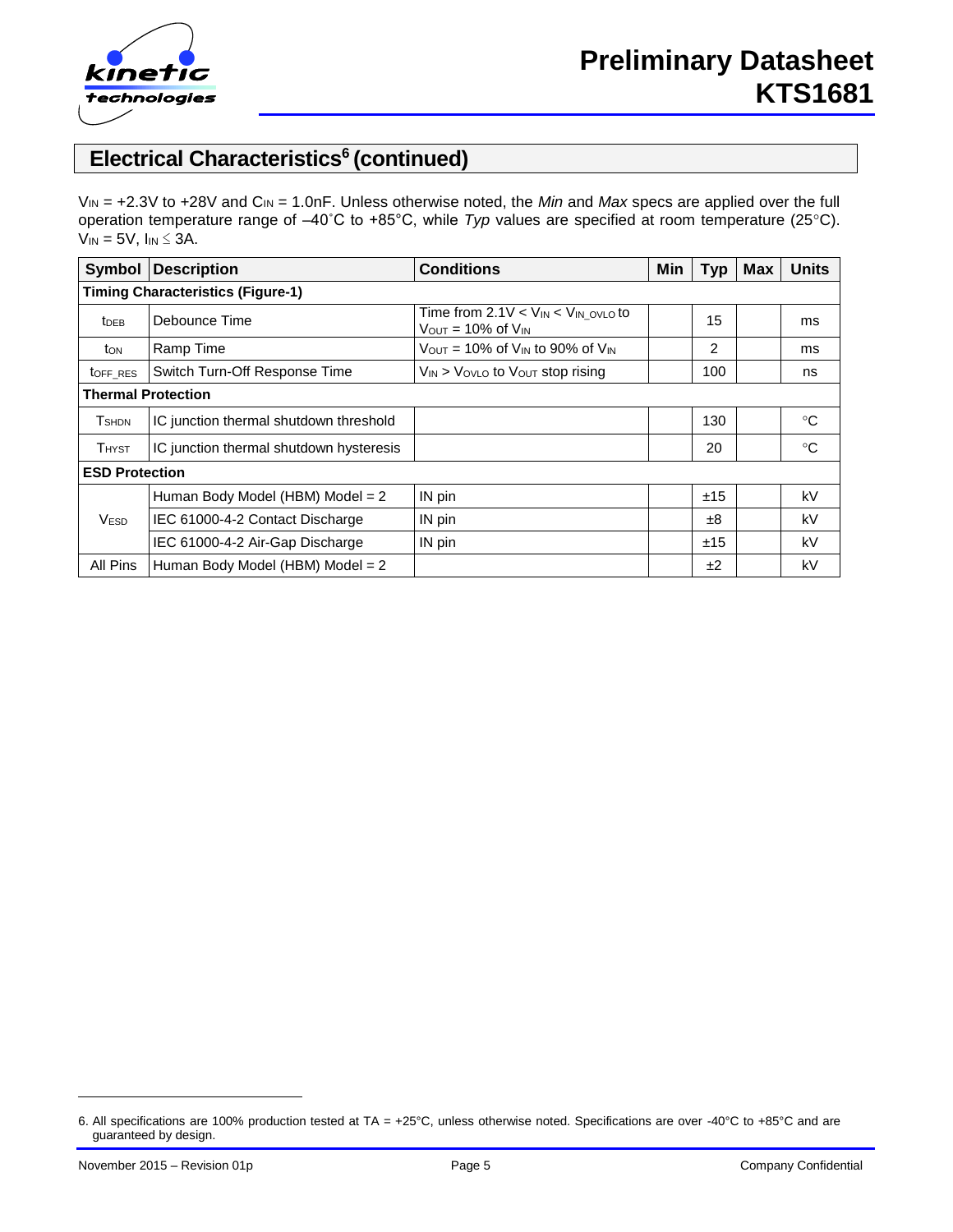



\* NOTE: WAVEFORMS ARE NOT TO SCALE

**Figure 1. Timing Diagram**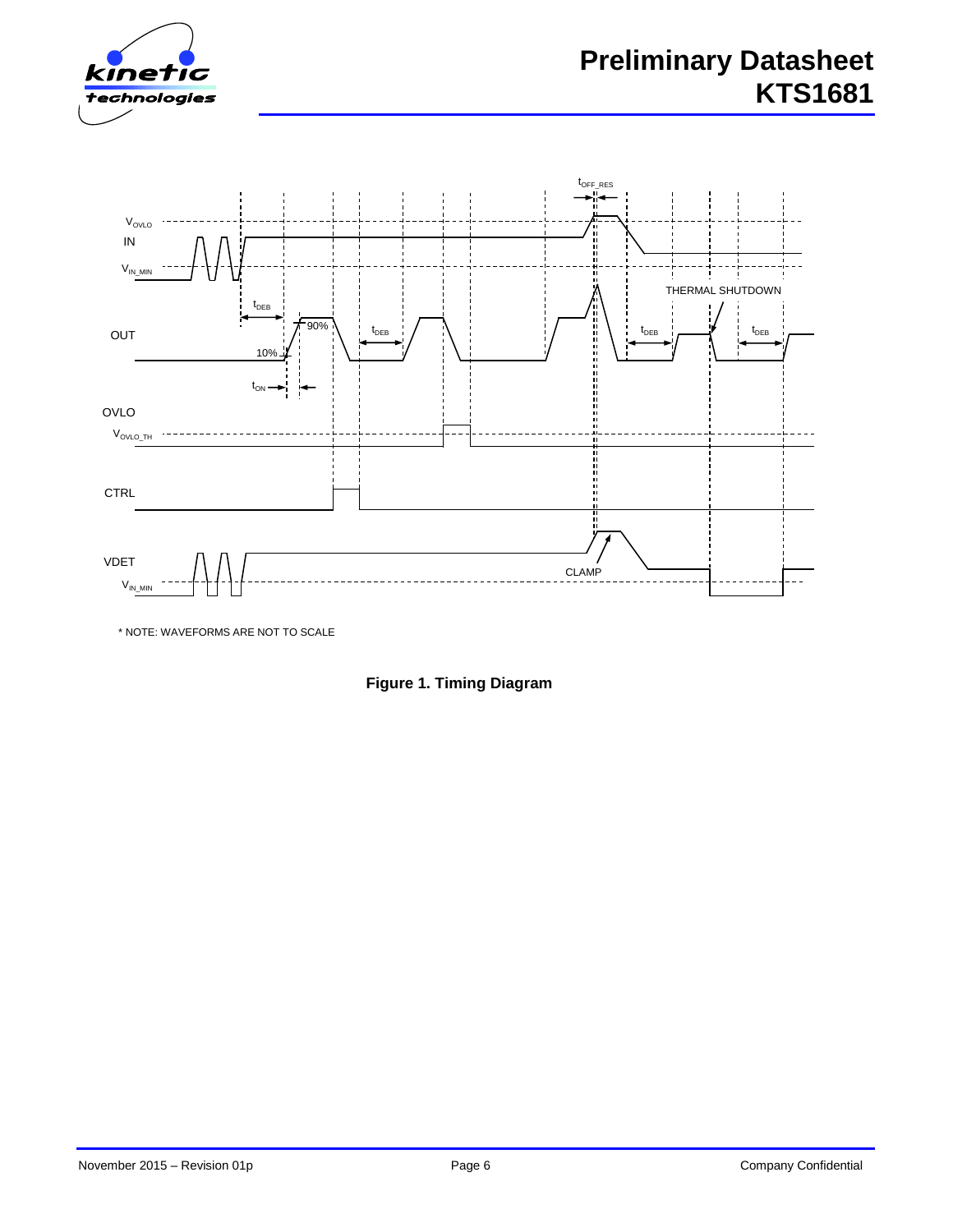

# **Typical Characteristics**





Normalized Fixed OVLO vs. Temperature (OVLO pin GND) Normalized Adjustable OVLO Threshold vs. Temperature









 $V_{IN} = 5V$ ,  $C_{IN} = 0.1 \mu F$ ,  $C_{OUT} = 1 \mu F$ , OVLO pin = GND, CTRL = GND, Temp = 25°C unless otherwise specified.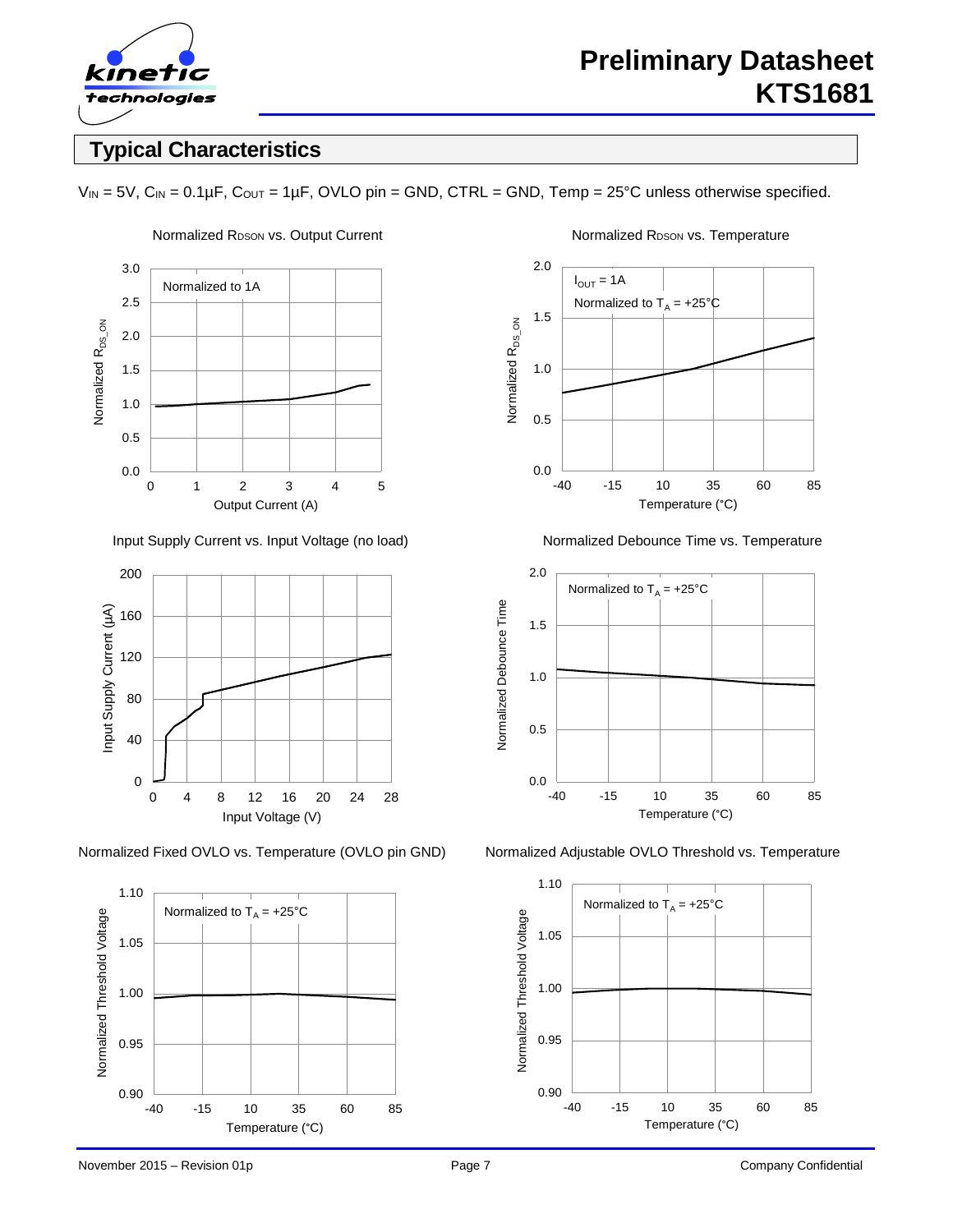

# **Typical Characteristics (continued)**



 $V_{IN} = 5V$ ,  $C_{IN} = 0.1 \mu F$ ,  $C_{OUT} = 1 \mu F$ , OVLO pin = GND, CTRL = GND, Temp = 25°C unless otherwise specified.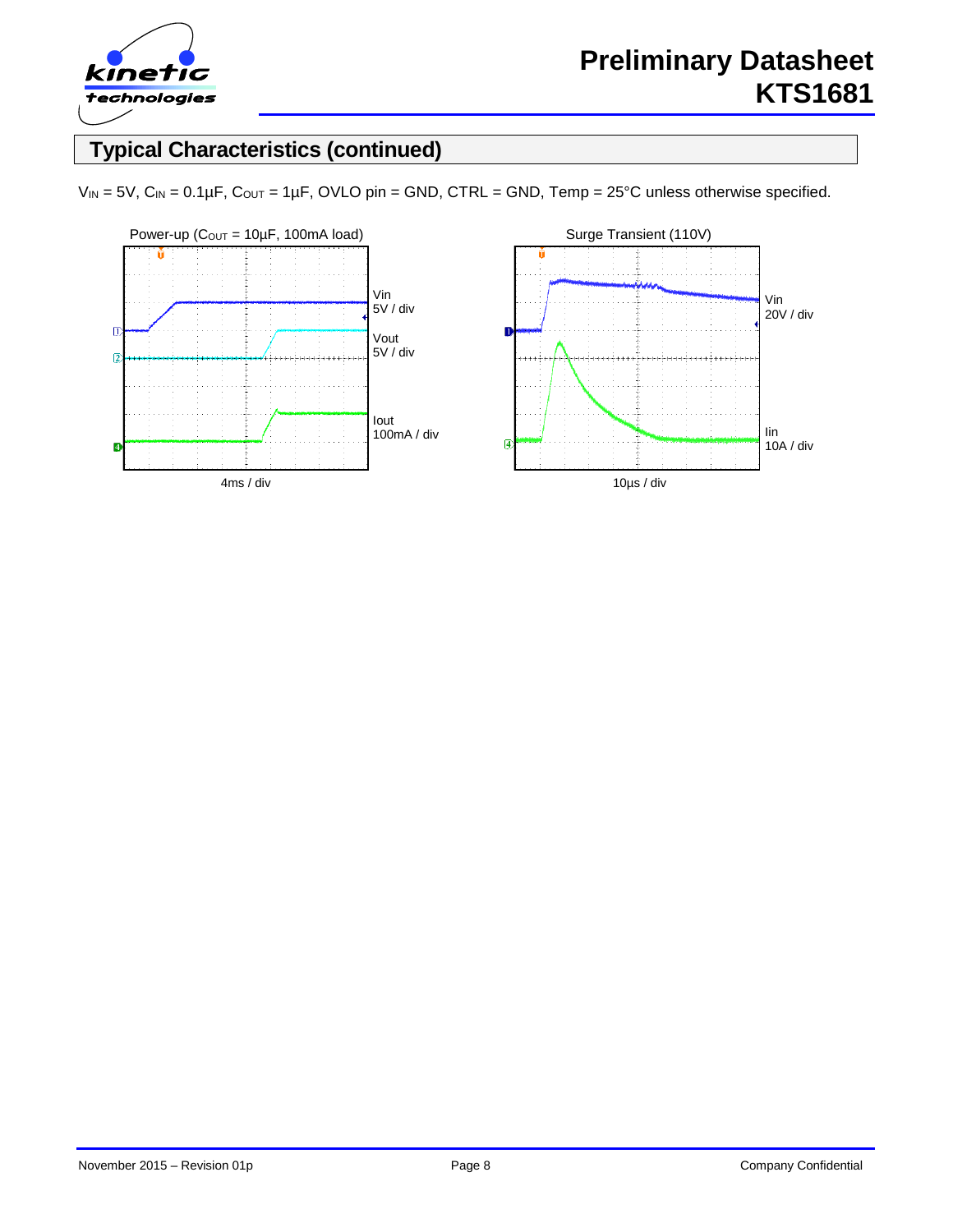

# **Functional Block Diagram**



### **Functional Description**

The KTS1681 is inserted between the power supply or charger source and the load to be protected. The overvoltage protection (OVP) switch features an ultra-low 38mΩ (typical) on-resistance MOSFET and protects low-voltage systems against voltage faults up to +28V<sub>DC</sub>. An internal clamp also protects the device from input surge transients up to 100V. If the input IN pin voltage exceeds the overvoltage threshold, the internal MOSFET is turned off to prevent damage to any downstream components connected to the output. A 15ms debounce time built into the device delays the internal MOSFET turn on time.

The overvoltage protection threshold can be externally programmed with an optional resistor divider to set a threshold between 4V and 22V. With the OVLO input pin tied to GND (or below the external OVLO select voltage), the KTS1681 automatically selects the internal OVLO threshold. The internal overvoltage threshold ( $V_{IN}$  ovlo) is preset to 5.95V typical.

KTS1681 also features a microphone mode which turns off the main power switch allowing the microphone signal from IN pin to be output at VDET pin without an additional multiplexer circuit.

#### **Device Operation**

During normal operation, with CTRL input low, once IN voltage is present, the main power switch connecting IN and OUT turns on after a 15ms debounce delay (see Functional Diagram). After the debounce delay, a soft-start limits the inrush current for 2ms (typical), during that time OUT voltage ramps up to IN voltage.

The main power switch turns off, OUT disconnected from IN, if one of the following fault condition becomes true. The fault conditions are:

- Overvoltage protection mode (OVP) when either VIN > VIN\_OVLO or OVLO pin voltage VovLo > VovLo\_TH (if a resistor divider is used to program OVLO).
- Undervoltage lockout when VIN below the normal operating range.
- Thermal shutdown.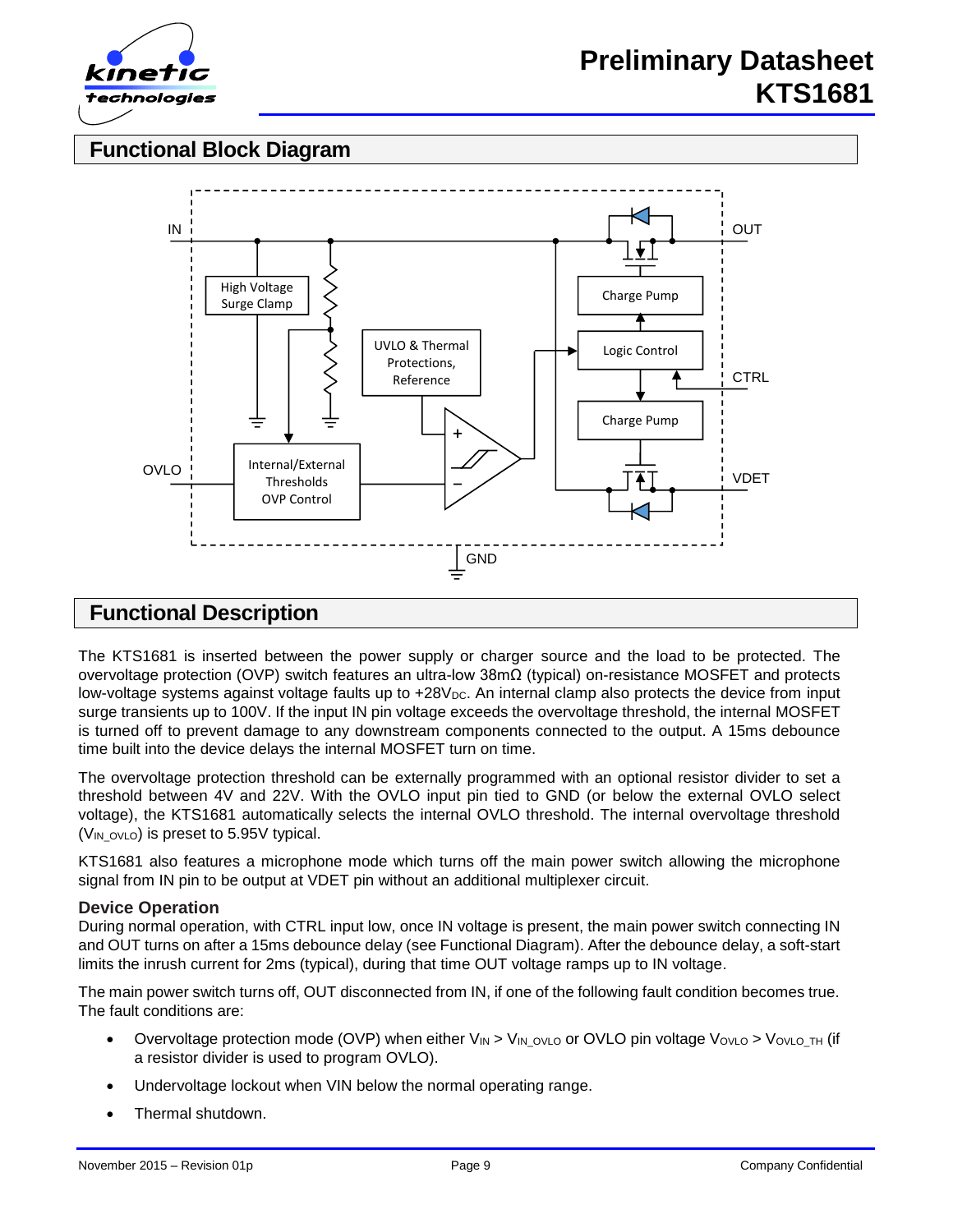

#### **Internal Main MOSFET Switch**

In normal operating mode (main power switch turned on), the CTRL input must be set to the logic low state (CTRL = GND). The KTS1681 integrates an N-Channel power MOSFET with ultra-low 38mΩ (typical) onresistance between IN and OUT. The MOSFET is internally driven by an internal charge pump supply rail that generates the gate voltage (VGS) greater than IN.

#### **Overvoltage Lockout (OVLO)**

The KTS1681 has a 5.95V (typical) overvoltage threshold. If the IN input voltage is above this threshold, the internal MOSFET is turned off and OUT is disconnected from IN.

#### **Protected Bus Voltage**

The KTS1681 passes a protected VIN voltage through to VDET. The VDET pin can provide up to 1mA of DC current. VDET contains an internal 6.5V clamp to protect devices connected to VDET, while still allowing the devices to operate from the VDET voltage. The voltage at VDET is not present while the KTS1681 is in thermal shutdown or IN is lower than the input operating range.

#### **Microphone Mode**

The KTS1681 features a microphone mode which turns off the internal main MOSFET and allows a microphone signal at IN to pass through to the VDET pin. This enables the user to select the path of IN without an additional multiplexer circuit. The CTRL input recommended voltage is 3V or higher in order to put the device in microphone mode.

#### **Thermal-Shutdown Protection**

Both the internal main MOSFET and VDET switches are turned off when the junction temperature exceeds +130 $^{\circ}$ C (typ). The device exits thermal shutdown after the junction temperature cools by +20 $^{\circ}$ C (typ).

### **Application Information**

#### **Input Capacitor**

For most applications, connect a 1nF ceramic capacitor as close as possible to the device from IN to GND. During surge voltage transients, the internal input clamp keeps the input IN pin voltage below 40V, so 50V rated capacitors are ideal for most OVP applications.

#### **OUT Output Capacitor**

The internal soft-start function allows the KTS1681 to charge an output capacitor up to 100μF without turning off due to overcurrent.

#### **External OVLO Adjustment Functionality**

If the OVLO pin is connected to ground, KTS1681 uses the factory programmed OVLO value for its internal OVLO comparator.

If an external resistor-divider is connected to OVLO and VovLo exceeds the OVLO select voltage, VovLo\_SELECT, the internal OVLO comparator reads the IN fraction fixed by the external resistor divider. Starting with R1 = 1M $\Omega$ to minimize current consumption, R2 can be calculated from the following formula:

$$
V_{OVLO\_EXT} = V_{OVLO\_THRESH} \times (1 + \frac{R_1}{R_2})
$$

This external resistor-divider is separate from the internal resistor-divider circuit. An external resistor-divider could slow the OVLO response time, affecting the surge protection. An RC divider can be used to improve response speed. The capacitor can be calculated as follows:

$$
C_1 > 5 \times t_R \times \left[ \frac{R_1 + R_2}{R_1 R_2} \right]
$$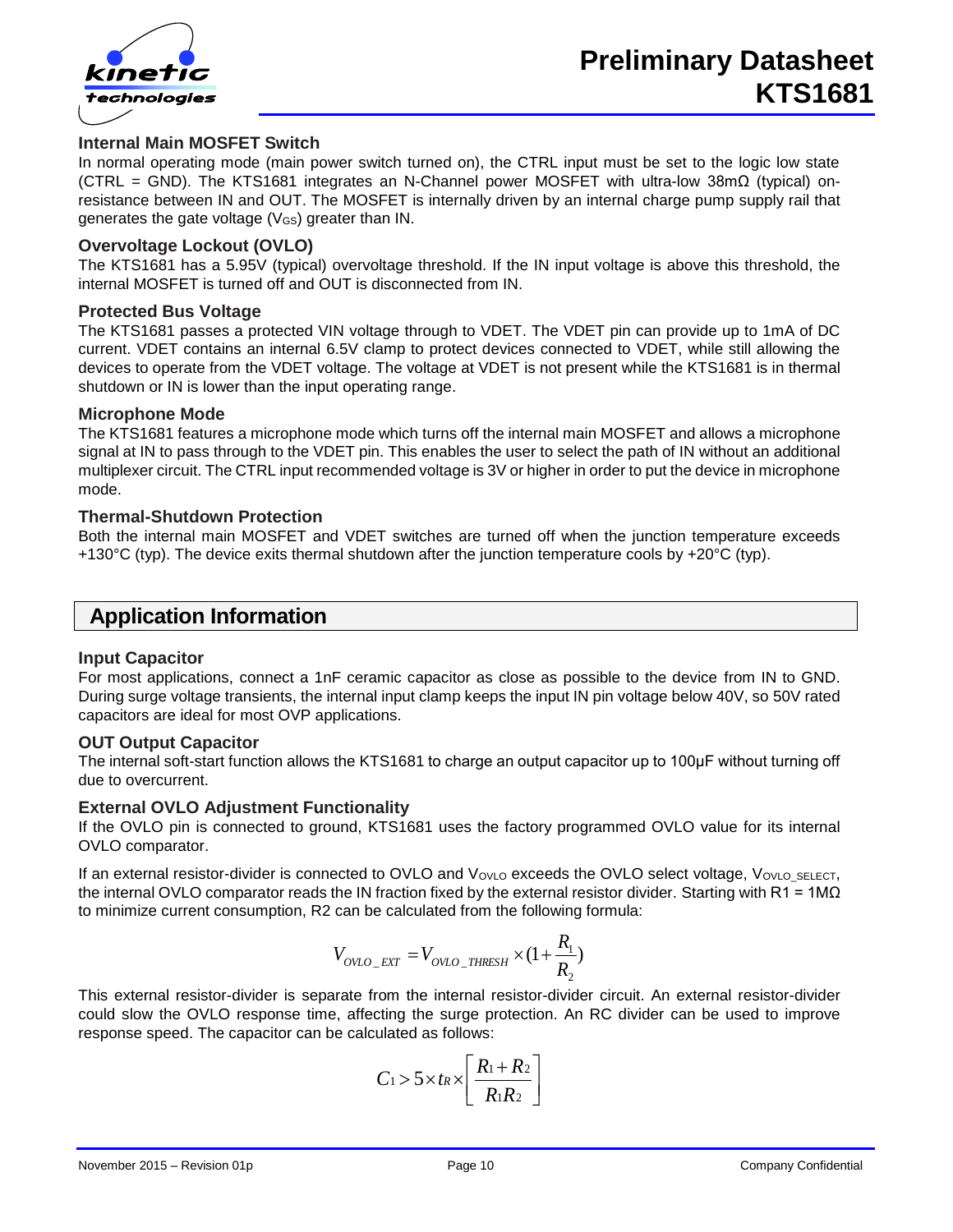

Where t<sub>R</sub> is the rise time of the worst-case transient at IN pin (measured from the start of rising edge to the point where IN reaches V<sub>IN\_OVLO</sub>). See Figure 2.



**Figure 2. External OVLO Set Circuit**

#### **USB On-The-GO (OTG) Operation**

When used in an OTG application the KTS1681 can provide power from OUT to IN regardless of the condition of the CTRL pin.

When the CTRL pin is LOW (power switch automatically enabled), initially, the OTG voltage applied at OUT will forward bias the power switch bulk diode and present a voltage drop of approximately 0.7V between OUT and IN. The maximum current in this mode is limited by the thermal performance of the device and at an ambient temperature of  $25^{\circ}$ C

$$
I_{MAX} = \frac{1.09W}{0.7V} = 1.56A
$$

This is purely a transitionary condition as once the voltage at IN exceeds 2.1V and the debounce time of 15ms has elapsed, the main power switch will turn fully ON, significantly reducing the voltage drop from OUT to IN.

When the CTRL is HIGH (power switch is OFF), the OTG voltage applied at OUT will also forward bias the power switch bulk diode, but as the switch will not turn ON unless CTRL is pulled LOW, the high forward voltage drop of 0.7V and consequent high power dissipation will remain. For this reason, it is highly recommended to pull CTRL LOW in all OTG applications.

Please note in OTG mode, under no circumstance should any load, or any voltage be connected to VDET.